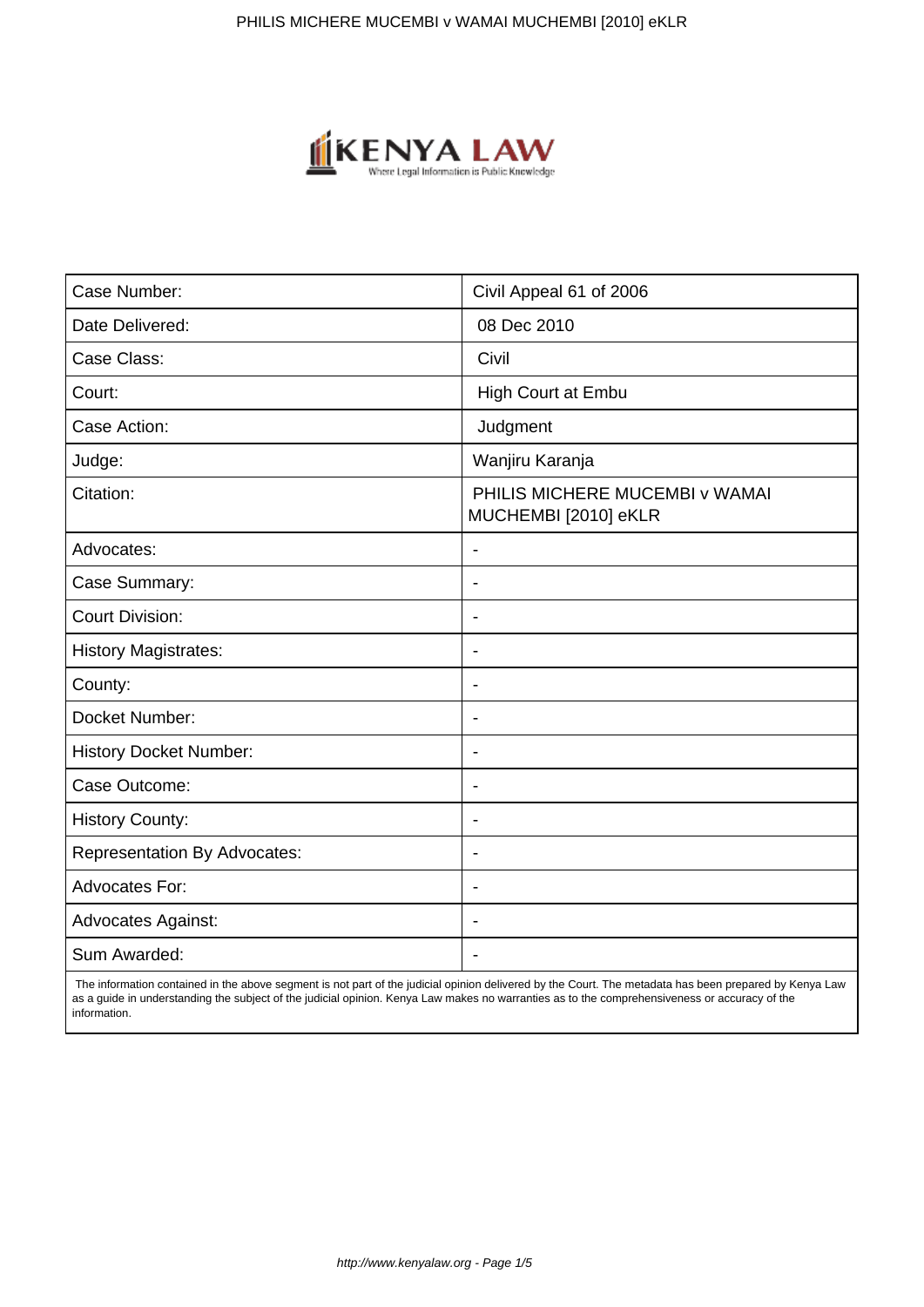## **REPUBLIC OF KENYA**

## **IN THE HIGH COURT OF KENYA**

**AT EMBU**

## **CIVIL APPEAL NO. 61 OF 2006**

**PHILIS MICHERE MUCEMBI....................................................................................................................... ...................................APPELLANT**

**VERSUS**

**WAMAI MUCHEMBI..................................................................................................................................... ....................................RESPONDENT**

**J U D G M E N T**

This Appeal arises out of the Judgment in Kerugoya Succession cause No. 257/04 which was rendered on 21.07.06. The parties herein are co-wives of the deceased one MUSEMBI MUTWE alias MUCHEMBI MITWE. THE Respondent herein filed an affidavit of protest on the mode of distribution of the deceased estate. The protest was heard by way of viva voce evidence after which the learned magistrate rendered the judgment in question.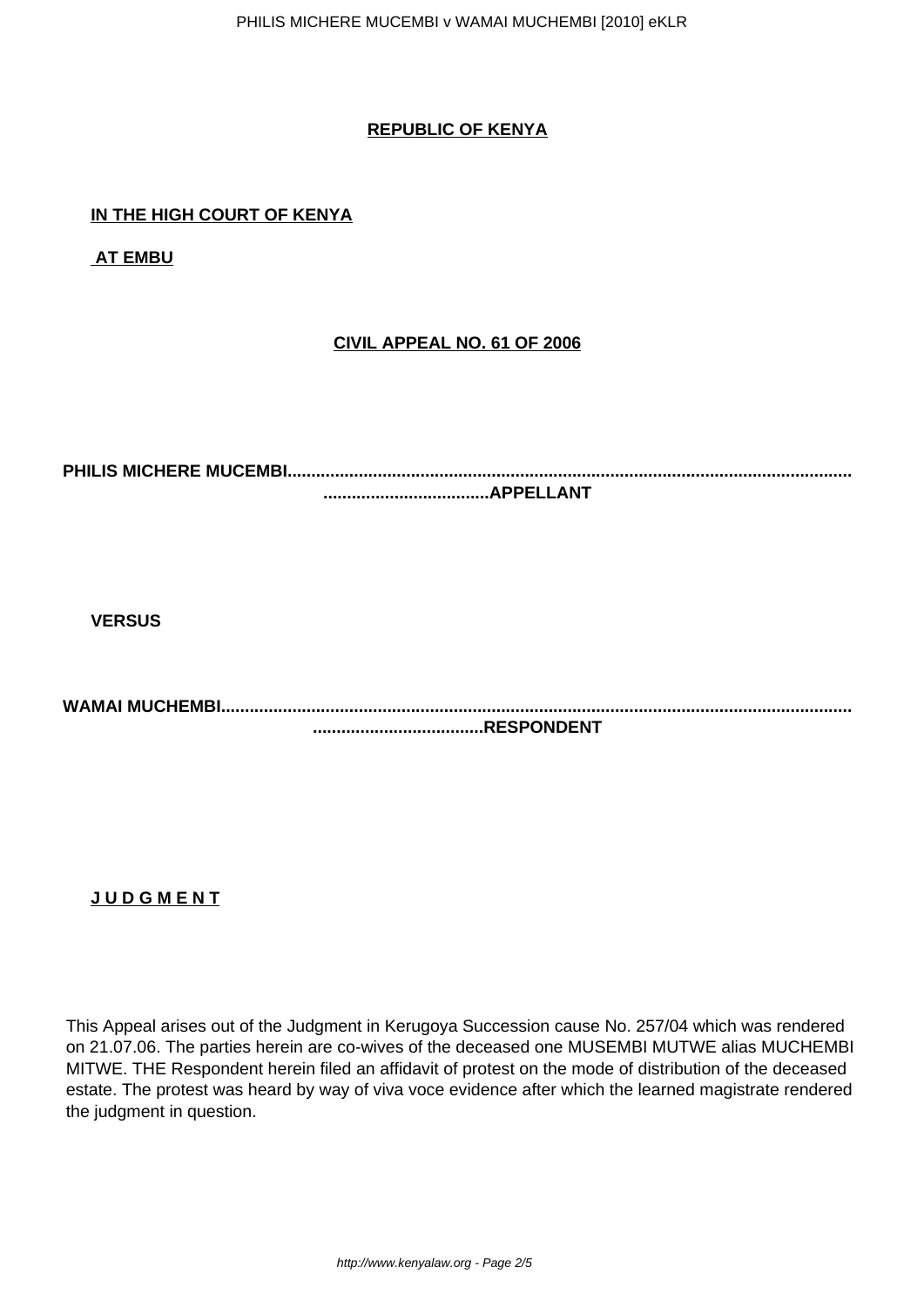In his judgment, the magistrate ordered that the land belonging to the deceased be distributed in accordance with **Section 40 of the law of Succession Act Cap 160 of the Laws of Kenya.** The Appellant had proposed that the same be distributed equally between the 2 houses in accordance with Kikuyu customary law. Being dissatisfied with the said judgment, the Appellant filed this Appeal. She has raised 5 grounds of Appeal in her amended memorandum of Appeal amended on 2.07.2010. The gravaman of the said grounds is that the learned trial magistrate failed to appreciate that the estate of the deceased was subject to Kikuyu customary law and he had died before the commencement of the law of Succession Act. The learned trial magistrate is therefore said to have erred in law in applying Section 40 of the Law of Succession Act instead of Kikuyu customary law as required by Section 2(2) of the law of Succession Act. There is also a ground (ground 3) to the effect that the learned trial magistrate erred in disregarding the wishes of the deceased to have the land sub-divided equally between the 2 houses. Evidence was adduced before the trial court with the Respondent herein in her very brief testimony saying that the land should be distributed equally among the children of the deceased. Her evidence on cross examination was very short and I will quote it for ease of reference

**"….Deceased had divided our land into 2 equal portions. We occupy the portions given to us. I am satisfied with my portion. Each son should get a share. The deceased wrote in a book that we share equally. According to Gikuyu customs land should be shared equally to the wives".**

The petitioner/Appellant and her witness one Elias Muchiri Njagi testified to the effect that the land should be shared equally between the houses.

There is no dispute that the parties herein were both wives of the deceased under Kikuyu customary law. The only issue for determination which is actually the core of this Appeal is whether the law applicable is Kikuyu customary law or Section 40 of the Law of Succession Act. That is a point of law and not one of fact. It is not disputed that the deceased died prior to the enactment of the Law of Succession Act. Under Section 2(2) of the law of succession Act:-

**"The estates of persons dying before the commencement of this Act are subject to the written laws and customs applying at the date of death, but nevertheless, the administration of their estate shall commence or proceed so far as possible in accordance with this Act."**

This provision clearly excludes the distribution of the estate of a person who died before 1.7.1981. Such property must be distributed in accordance to the law of succession that was in place before the law of Succession Act was enacted. There are many legal decisions to this effect.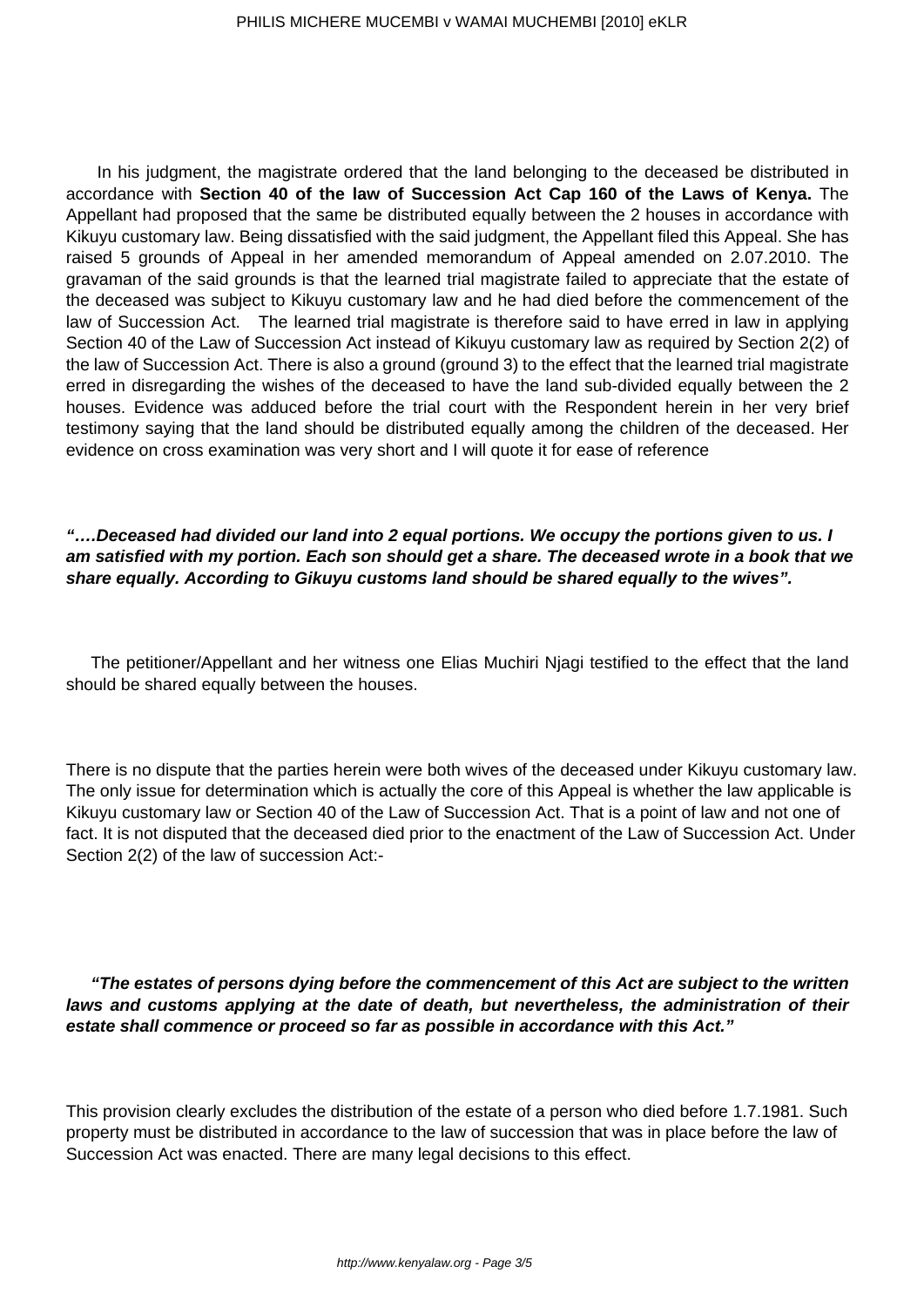On this point, I am persuaded by the decision of my late brother **KAMAU Ag. J in HCC Succession Cause No. 935 of 2003**.

**(In the matter of the Estate of the estate of Mwaura Mutungi alias Mwaura Gichigo Mbura (deceased**) where he said that where the deceased died prior to the commencement of the law of succession Act the distribution of his estate is strictly governed by the applicable customary law; however the provisions of the law of succession act as provided under Section 2(2) of Cap 160 govern the administration of the said estate. **Judge Rawal** was of the same view in **Nairobi High Court Civil Suit No. 2487/1996**.

In my considered view, the administration of an estate as envisaged under Section 2(2) does not include distribution of the estate. It only entails the management of the same. If the converse was correct, then the provision would not have differentiated between persons dying before the commencement of the Succession act and those dying later. It would simply have stated that the law of succession Act was to apply to all estates of deceased persons which had not been distributed as at the date of the law of succession Act was operationalized. Subjecting the estate of those who died prior to 1.07.1981 to customary law was not a superfluous provision. It was meant to apply in the distribution of the estate but the management of the estate was to comply with the new law.

It is my finding therefore that in applying section 40 of the law of Succession Act to the estate of the deceased herein, the learned trial magistrate misdirected himself. I also note from the evidence adduced before the trial court, that the deceased had already sub-divided his land to the 2 widows equally before he died and that must have been because that is what his customs mandated him to do. That arrangement was not against the law, nor was it repugnant to justice and morality. It ought to have been respected.

In sum, I find this Appeal meritorious. I allow the same and set aside the judgment of the learned magistrate dated 21.07.07 and all subsequent orders arising therefrom and replace the same with orders that the land in question be shared equally between the 2 houses of the deceased. The certificate of confirmation issued by the subordinate court is hereby cancelled. Another certificate to issue in conformity to the orders given in this judgment.

Each party will bear its own costs. It is so ordered.